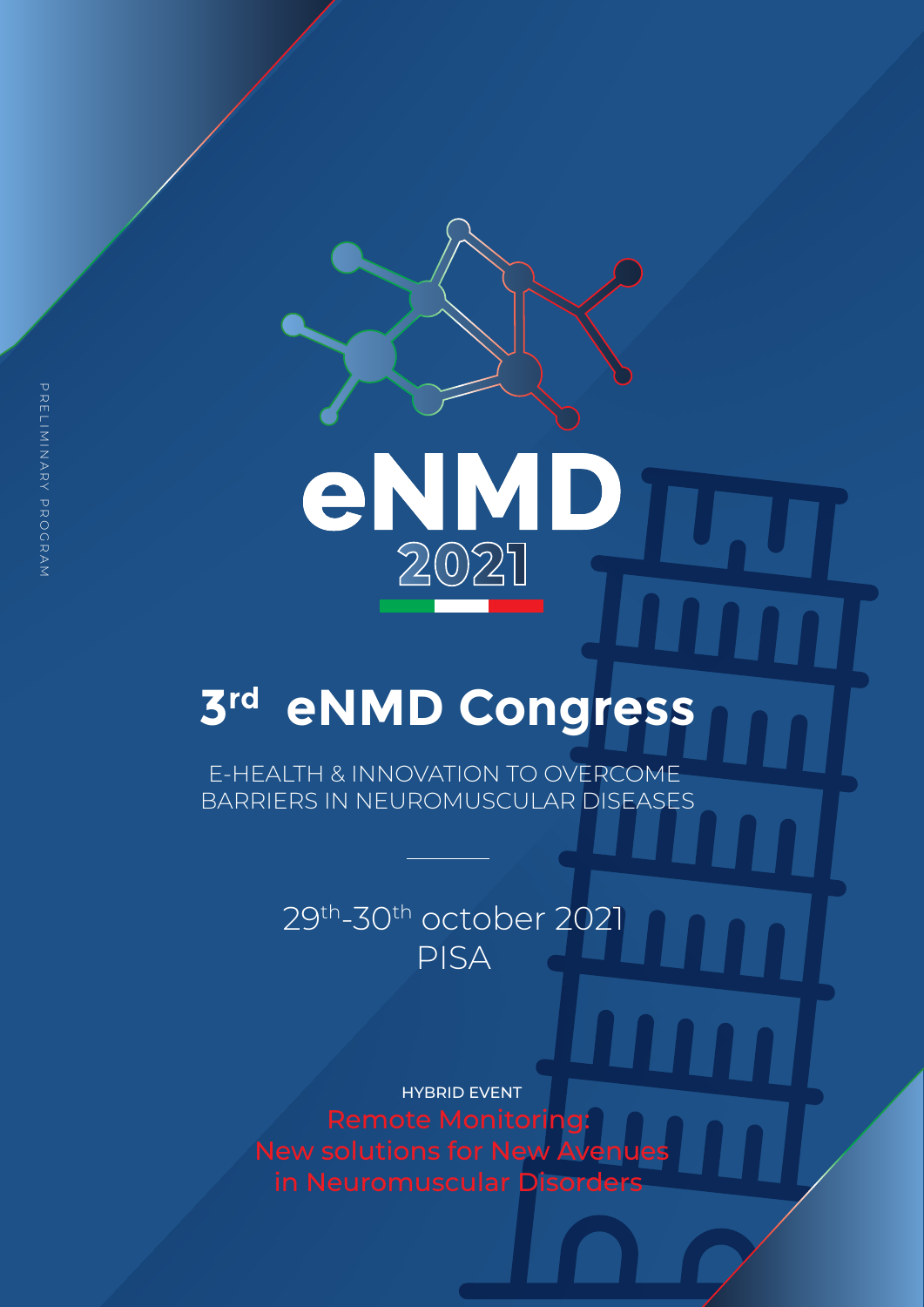

E-HEALTH & INNOVATION TO OVERCOME BARRIERS IN NEUROMUSCULAR DISEASES

This 3<sup>rd</sup> edition of the e-NMD Congress, E-health & Innovation to overcome barriers in Neuromuscular Diseases, follows the previous one, expected to be in Pisa 30-31 October 2020, actually completely virtual at that time. This the reason why we now propose again Pisa for this edition, hopefully in a hybrid form. The main theme chosen for this year focuses on "Remote Monitoring", an emerging theme within the e-health world, now critically figured out from the Covid-19 era and for sure a topic of interest in the wider field of assistive technology & innovation for NMD.

#### **Scientific Committee**

Gabriele Siciliano (IT) Sabrina Sacconi (FR) John Vissing (DK)

#### **Local Organizing Commitee**

Erika Schirinzi Giulia Ricci Francesca Torri Cecilia Carlesi Michelangelo Mancuso

#### **eNMD Advisory Board**

Corrado Angelini (IT) Jordie Diaz-Manera (UK) Teresinha Evangelista (FR) Hans Lochmuller (CA) Jean-Philippe Plançon (FR) Sabrina Sacconi (FR) Benedikt Schoser (DE) Sandrine Segovia-Kueny (FR) Gabriele Siciliano, (IT) Antonio Toscano (IT) John Vissing (DK)

29th-30th october 2021 **PISA** 

#### **Faculty**

Corrado Angelini, Padova Antonio J Marques Atalaia, Paris (FR) Mathieu Bertrand, Paris (FR) Antonio Bicchi, Pisa Mario Alessandro Bochicchio, Lecce Andea Calvo, Turin Pierre Carlier, Paris (FR) Giacomo P. Comi, Milan Romano Danesi, Pisa Marianne De Visser, Amsterdam (NL) Jordie Diaz-Manera, Barcelona (SP) Tina Duong, Stanford (USA) Teresinha Evangelista, Paris (FR) Luca Fanucci, Pisa (IT) Pasquale Fedele, Siena Alessandra Ghirardini, Milan Jason Hallock, Washington D.C. (USA) Thomas Klopstock, Munich (DE) Cornelia Kornblum, Bonn (DE) Hans Lochmuller, Ottawa (CA) Michelangelo Mancuso, Pisa Renato Mantegazza, Milan Gianluca Mauri, Milan Stefano Mazzoleni, Pisa Daniela Mitcov, (RO) Tiziana Mongini, Turin Carmen Paradas, Sevilla (ES) Giancarlo Parenti, Naples Davide Pareyson, Milan Jean-Philippe Plancon, Escoublac (FR) Robert Riener Zurich, SW Miguel Angel Rubio, Barcelona (ES) Sabrina Sacconi, Nice (FR) Benedikt Schoser, Munich (DE) Sandrine Segovia-Kueny, Paris (FR) José Javier Serrano, Madrid (ES) Gabriele Siciliano, Pisa Domenica Taruscio, Roma Antonio Toscano, Messina Peter Van der Berg, Brussels (BE) John Vissing, Copenhagen (DK)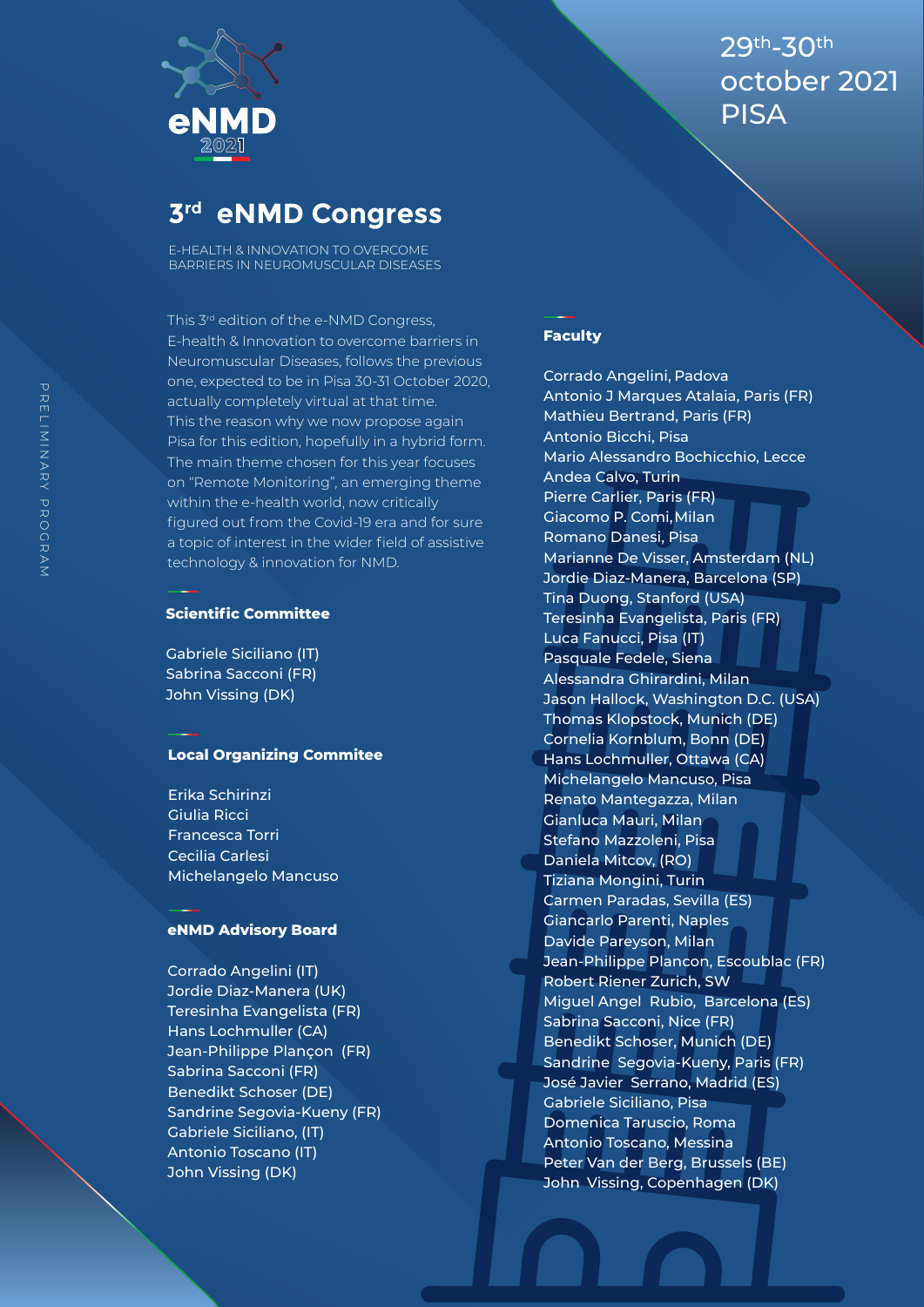

E-HEALTH & INNOVATION TO OVERCOME BARRIERS IN NEUROMUSCULAR DISEASES

## **Preliminary Program**

## **Day 1**

**12.00 Registration**

**12.30-13.50 Satellite Symposium:** Biotech achievements for development of innovative drugs *(CME non-accredited session) Chairs: R. Danesi (IT), C. Kornblum (DE)* 

- **12.30** Roche in Neuroscience and rare disease: engaged in the development of drugs and synergistic digital solutions" *A. Ghirardini, (IT)*
- **12.50** Fine tuning targeted endonucleases: a new gene-editing therapeutic approach strategy in mitochondrial disorders (TBD)

**13.10** High level customization in the development of Telemonitoring systems in Pompe disease *G. Parenti, (IT)* **13.30** MyRealWorld: the app for Myasthenya Gravis patients *R. Mantegazza, (IT)*

#### **13.50-14.15 Break**

#### **14.15-14.20 Welcome and Introduction:** *G. Siciliano (IT), S. Sacconi (FR)*

#### **14.20-15.00 Lecture-1:** Introducing: *G. Mauri (IT), J. Vissing (DK)*

How Covid-19 changed the traditional concept of Remote Monitoring: opinions in comparison

- The point of view of neuromuscular specialist: *G. Comi (IT)*
- The point of view of a company CMO: *J. Hallock (USA)*

#### **15.00-15.15 Coffee Break**

**15.15-16.35 Platform Session-1** New strategies to define suitable outcome measures of ADL in NMD *Chairs: T. Mongini (IT), JP Plancon (FR)*

**15.15** One year experience: has Covid-19 pandemia redesigned outcomes and tools for patients needs priorities? *MA Rubio, (ES)*

**15.35** Bioensors for exploring conventional and new functional domains *JJ Serrano, (ES)* **15.55** Molecular sensors in Neuromuscular Diseases: mith or reality? *B. Schoser, (DE)* **16.15** Artificial intelligence to optimize strategies for outcome measures selection *M. Bochicchio, (IT)*

**16.35-17.35 Free Oral communication session-1** *Chairs: T. Klopstock (DE), M. Mancuso (IT)*

**17.35-18.55 Platform Session-2** New strategies for data capturing *Chairs: T. Evangelista (FR), L. Fanucci (IT)*

**17.35** Disease registries as source for designing informative outcome measures *A.M. Atalaia, (FR)* **17.55** Everyday quality of life: how to cope needs of patients and caregivers *S. Segovia-Kueny, (FR)* **18.15** Big data for intersection between phenomics and therapeutic pipeline:

#### future perspectives *H. Lochmuller, (CA)*

**18.35** Home therapy and clinical follow-up solutions for clinical trial management *J. Diaz Manera, (UK)*

#### **18.55-19.10 Day closure and remarks**

#### **19.10 Welcome Cocktail**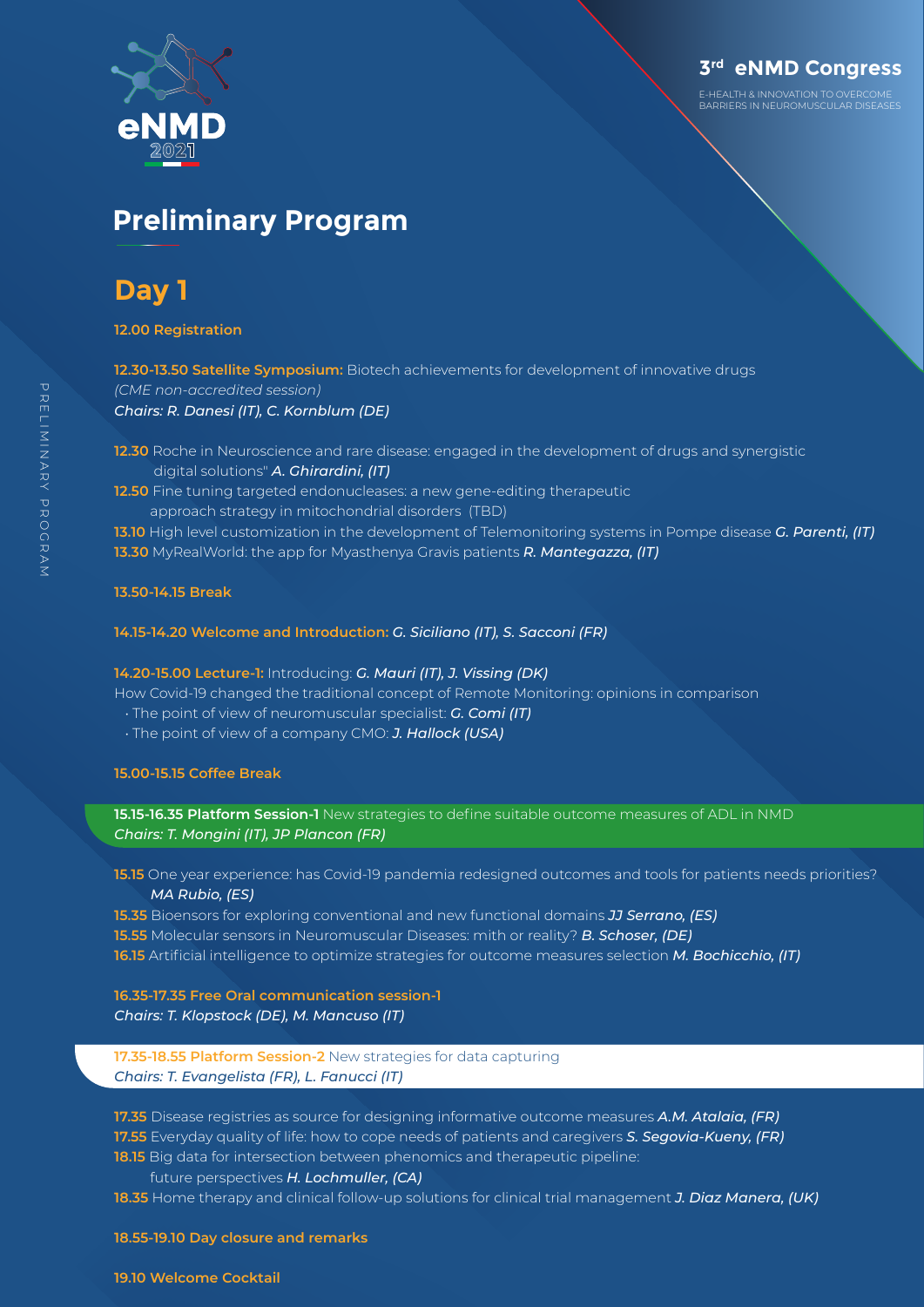

E-HEALTH & INNOVATION TO OVERCOME BARRIERS IN NEUROMUSCULAR DISEASES

## **Preliminary Program**

## **Day 2**

**09.00-09.30 Lecture-2:** Introducing: *P. Van den Berg (BE)* Screenshot of "Proximity Medicine" in EU: the link between Hospital and the Territory *A. Toscano, (IT)*

**09.30-10.50 Platform Session-3:** Interventional strategies for motor functional restoring *Chairs: S. Mazzoleni (IT), C. Paradas (ES)* 

**09.30** Artificial Muscles and Interactive Soft Robotics: recent progress and expectations *R. Riener, (SW)* **09.50** Sensory neuroscience: Sensory based approach to help in restoring chronic disabilities (haptic, vision, e-textiles) *A. Bicchi, (IT)* **10.10** Augmented interactions: from rehabilitation to the social inclusion *P. Fedele, (IT)* **10.30** Assistive technologies to promote the inclusion in labour career and

to mitigate occupational stress in NMD patients *T. Duong, (USA)*

**10.50-11.05 Coffee Break**

**11.05-12.05 Free Oral communication session-2** *Chairs: C. Angelini (IT), A. Calvo (IT), P. Carlier (FR)*

**12.05-12.35 Lecture-3:** Introducing: *M. De Visser (NL*) Digital Health and Remote Monitoring: ethic and legal issues in EU *M. Bertrand, (FR)*

**12.35-13.30 Round Table:** The voice of the patient: old and new needs *Chairs: Taruscio (IT), D. Mitcov (RO)*

Introduction: would ecologic transition be an added value for AT&I in NMD? (TBD)

#### **Participants:**

*A. Ambrosini (Telethon-Italia), S. Bellagambi (Uniamo), P. Garzena (CIDP Italia Onlus),* 

- *D. Julkowska (EJP RD), L. Ouillade (AFM-Telethon), V. Pace (gli Equilibristi HIBM),*
- *S. Pedroni (UILDM), Fulvia Massimelli (AISLA)*

**Conclusive remarks**